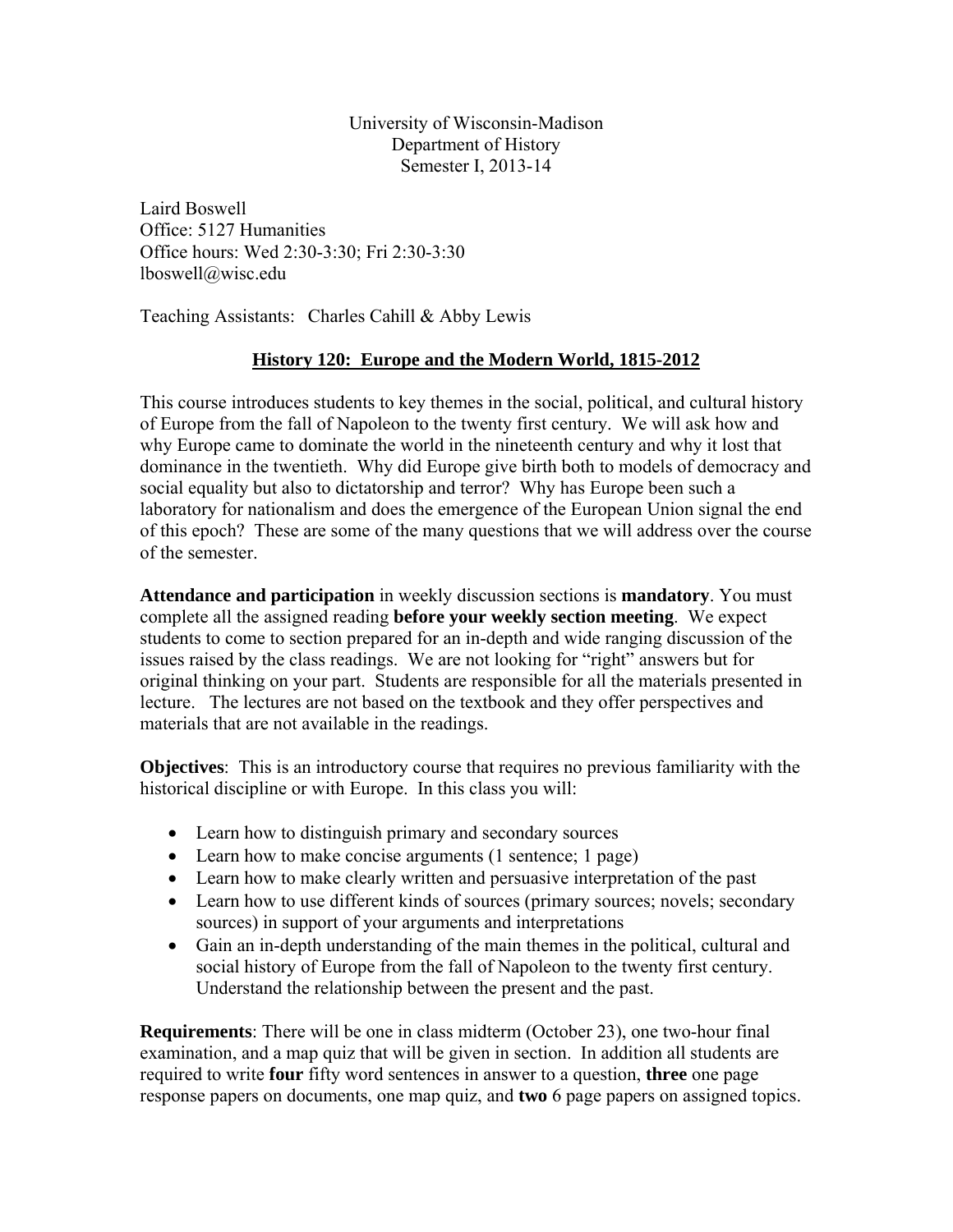Papers will be based on the readings and the lectures and require no outside research (papers based on outside research will not be accepted).

**Grading** will be based on the examinations, the papers, as well as your participation in the discussion sections. The exams count for 30% of the grade (midterm  $= 10\%$ ; final  $=$ 20%), the papers 40%, and discussion 30%. The discussion grade will be attributed by your TA and will be based on attendance, participation in discussion, the three one-page papers, the four fifty word sentences, and the map quiz. Students who miss more than one discussion section without a valid excuse will lose points on their section grades. Those who attend only a few section meetings during the semester place will fail this component of the class and place themselves at a high risk of failing the class altogether. So be forewarned!

**We expect you to hand in your own work** and not to borrow sentences or sentence fragments from books, articles, or the web. In other words, all your sentences should be of your own making (if you use more than three successive words from a book, you should put them in quotation marks). Students are urged to familiarize themselves with the rules and guidelines concerning plagiarism -- any cases of plagiarism or cheating will be dealt with severely. Downloading material from the web and claiming it as your own is a form of plagiarism. To learn more about quoting and paraphrasing check the Writing Center's excellent tips at http://www.wisc.edu/writing/Handbook/QuotingSources.html Further information on the University's policies on plagiarism can be found at http://students.wisc.edu/saja/misconduct/misconduct.html (watch the video). If you are unclear about what you should or should not be doing, please don't hesitate to ask.

**Electronic devices**. Please turn electronic devices off during lectures. You may use a laptop to take notes, but we ask that you turn the wireless off and that you refrain from surfing the web, facebooking, and emailing your friends during class. The TAs will be sitting in various parts of the lecture hall and will be keeping an eye on your screens.

**Office Hours**: I will hold office hours Wednesday and Friday between 2:30 and 3:30. You can also speak with me after class or send me an email to set up an alternative meeting time. If you misplace this syllabus, please download a new copy at http://history.wisc.edu/Courses.htm or on the class Learn@UW website.

The following books are **required** and can be purchased at the bookstore of your choice. They have also been placed on 3-hour reserve at Helen C. White Library (except for The Making of the West textbook).

Karl Marx, The Communist Manifesto (Penguin Books) Erich Maria Remarque, All Quiet on the Western Front (Ballantine books) Joseph Conrad, Heart of Darkness (Signet Classics) Giuseppe di Lampedusa, The Leopard (Pantheon Books) Arthur Koestler, Darkness at Noon (Scribner's) Christopher Browning, Ordinary Men: Reserve Police Battalion 101 and the Final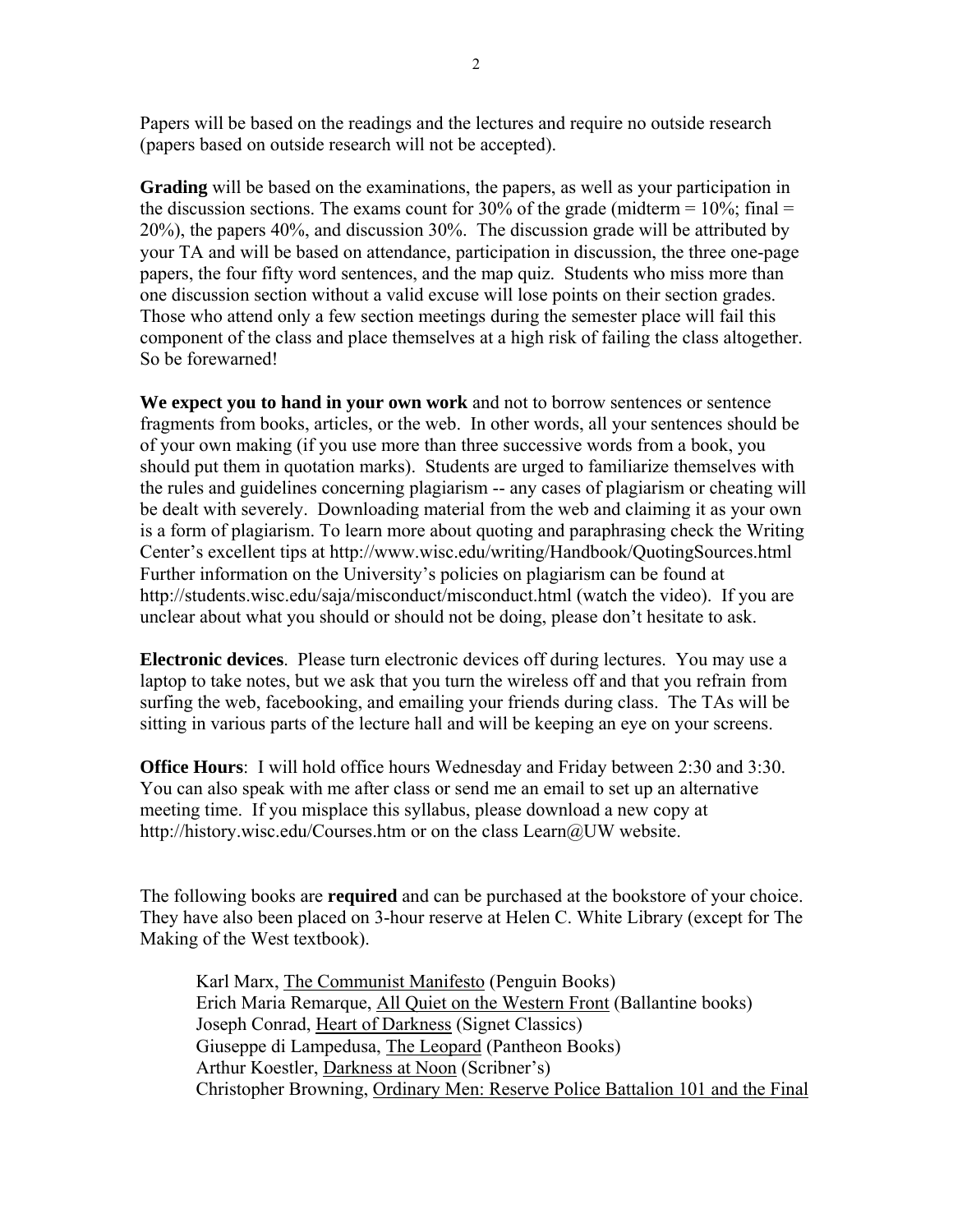Solution in Poland (Harper Perennial)

Slavenka Drakulić, How we Survived Communism and Even Laughed (Harper Collins)

Lynn Hunt, Thomas Martin, Barbara Rosenwein, R. Po-Chia Hsia, Bonnie Smith, The Making of the West: Peoples and Cultures. Third Edition Vol C: Since 1740 (Bedford/St. Martin's, 2009) (**Text**)

Sources of The Making of the West: Peoples and Cultures. Vol II: Since 1500 (Fourth Edition, 2012)

Unless otherwise noted readings can be found in Sources of the Making of the West.

**Week 1** (September 4, 6) Introduction

Organizational Meeting and Introductory Remarks History and Geography

# **Week 2** (September 9, 11, 13) Diplomacy and Order, 1815-1840

The Legacy of the French Revolution and Napoleon Europe in 1815: Diplomacy and the Balance of Power Restoration and Reaction

> Text: Chapters 19, 20 Section: Abbé Siéyès, "What is the Third Estate?" (112-116); French National Assembly, "The Declaration of the Rights of Man and Citizen" (117-20); Maximilien Robespierre, "Report on the Principles of Political Morality" (124- 127); Olympe de Gouges, "Declaration of the Rights of Women" (120-24); Abd al-Rahman al-Jabartî, "Napoleon in Egypt" (134-37).

**Week 3** (September 16, 18, 20) Industrial, Social and Political Revolution

The Agricultural Revolution The Industrial Revolution Socialism

> Text: Chapter 21 Section: Metternich, "Results of the Congress at Laybach" (137-40); Peter Kakhovsky, "The Decembrist Insurrection in Russia," (140-43); "Factory Rules in Berlin" (151-54)

### **50 word sentence due in section**

**Week 4** (September 23, 25, 27) Social History and Ideologies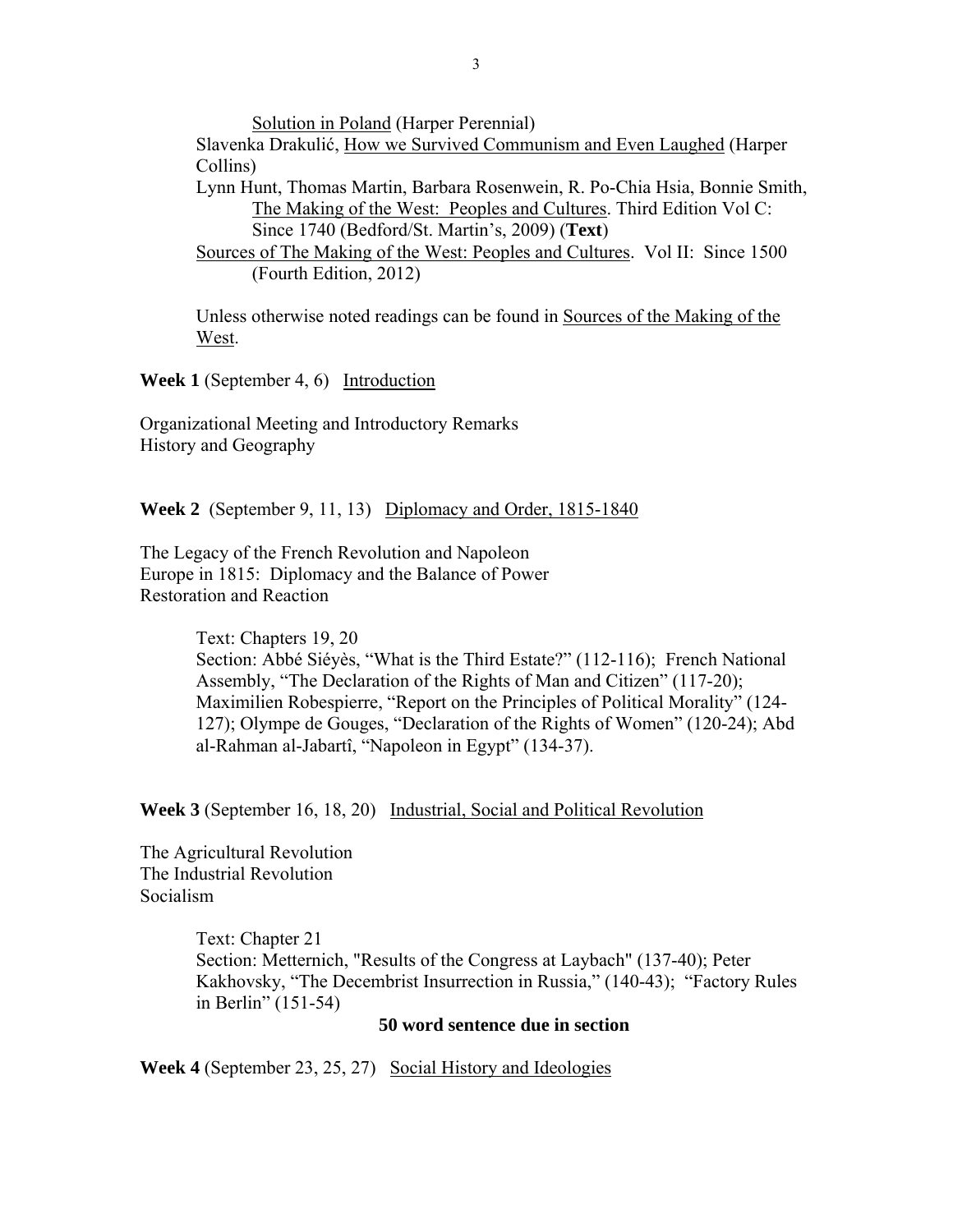The Working Class The Revolutions of 1848 The Birth of Modern Italy

> Section: Marx, The Communist Manifesto (Read the entire Manifesto of the Communist Party); Friedrich Engels, "Draft of a Communist Confession of Faith" (161-65).

### **\*\*\* 1 page paper on documents due in section \*\*\***

**Week 5** (September 30, October 2, 4) Politics and the Nation State

Germany becomes a Nation Peasant Society Liberalism and Conservatism

> Text: Chapter 22 Section: Giuseppe di Lampedusa, The Leopard

**Week 6** (October 7, 9, 11) Private Life

Private Life: Consumption and Culture Private Life: Religion Women and Society, 1815-1914

> Section: Rudolf von Ihering, "Two Letters" (176-78); Camillo di Cavour "Letter to King Victor Emmanuel," (174-76) Otto von Bismarck, "Reflections and Reminiscences" (Learn@UW); J. S. Mill, "On Liberty" (Learn@UW)

**Week 7** (October 14, 16, 18) Imperialism and Modernism

**\*\*\* 6 page paper due October 18 in class \*\*\*** 

The Colonial Empires, 1880-1914 Dictatorships and Autocracies Modernism

> **In class map quiz, October 14 (15 minutes): Study maps in textbook pp. 628, 637, 657, 698, and 700. [If you are using the Fourth Edition, the maps are pp. 660, 669, 689, 730, and 733]**

Text: Chapter 23 Section: Margaret Bonfield, "A Life's Work" (190-200); Emmeline Pankhurst, "Speech from the Dock" (215-17); Sarah Stickney Ellis, "Characteristics of the Women of England" (154-57)

**Week 8** (October 21, 23, 25). The Great War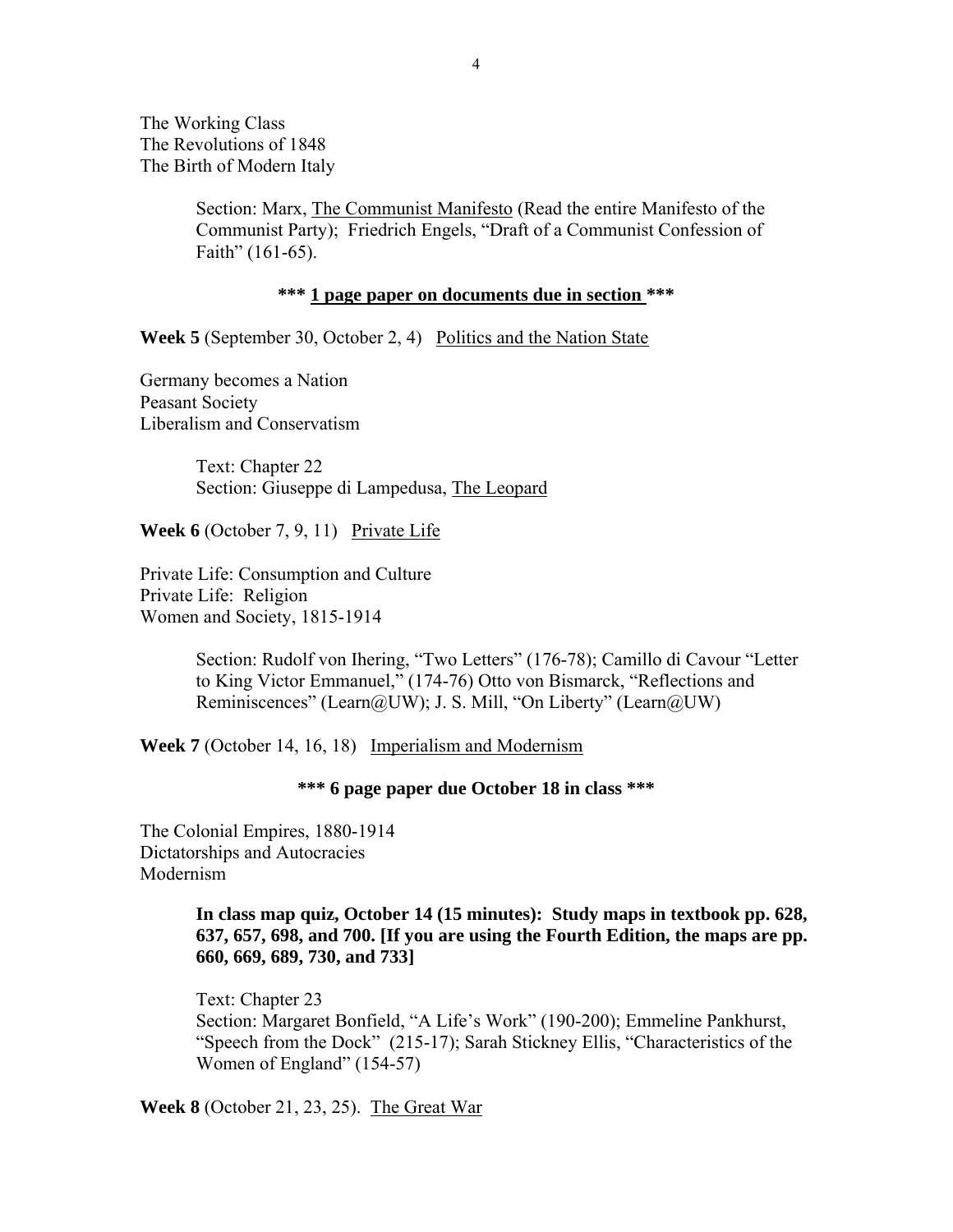# Review **Midterm (Oct 23)**  The Origins of World War I

Text: Chapter 24 Joseph Conrad, Heart of Darkness; Chinua Achebe, "An Image of Africa," Research in African Literatures 9 (1978), 1-15 (Learn@UW).

**Week 9** (October 28, 30, Nov 1) Revolutions of Left and Right

The Great War The Russian Revolution. The Rise of Italian Fascism

> Text: Chapter 25. Section: Erich Maria Remarque, All Quiet on the Western Front

# **\*\*\* 1 page paper on documents due in section \*\*\***

Week 10. (November 4, 6, 8). Fascism and Communism

Hitler and National Socialism Stalinism The Crisis of European Democracy

> Text: Chapter 26 Benito Mussolini, "The Doctrine of Fascism" (235-39); Adolph Hitler, "Mein Kampf," (240-242); Joseph Goebbels, "Nazi Propaganda Pamphlet" (243-45)

#### **50 word sentence due in section**

**Week 11**. (November 11, 13, 15) The Coming of the Second World War

The Spanish Civil War Appeasement and the Coming of World War II World War II

Arthur Koestler, Darkness at Noon

**Week 12** (November 18, 20, 22) From the Holocaust to the Cold War

The Holocaust: the Destruction of European Jewry Europe Divided: The Cold War Decolonization